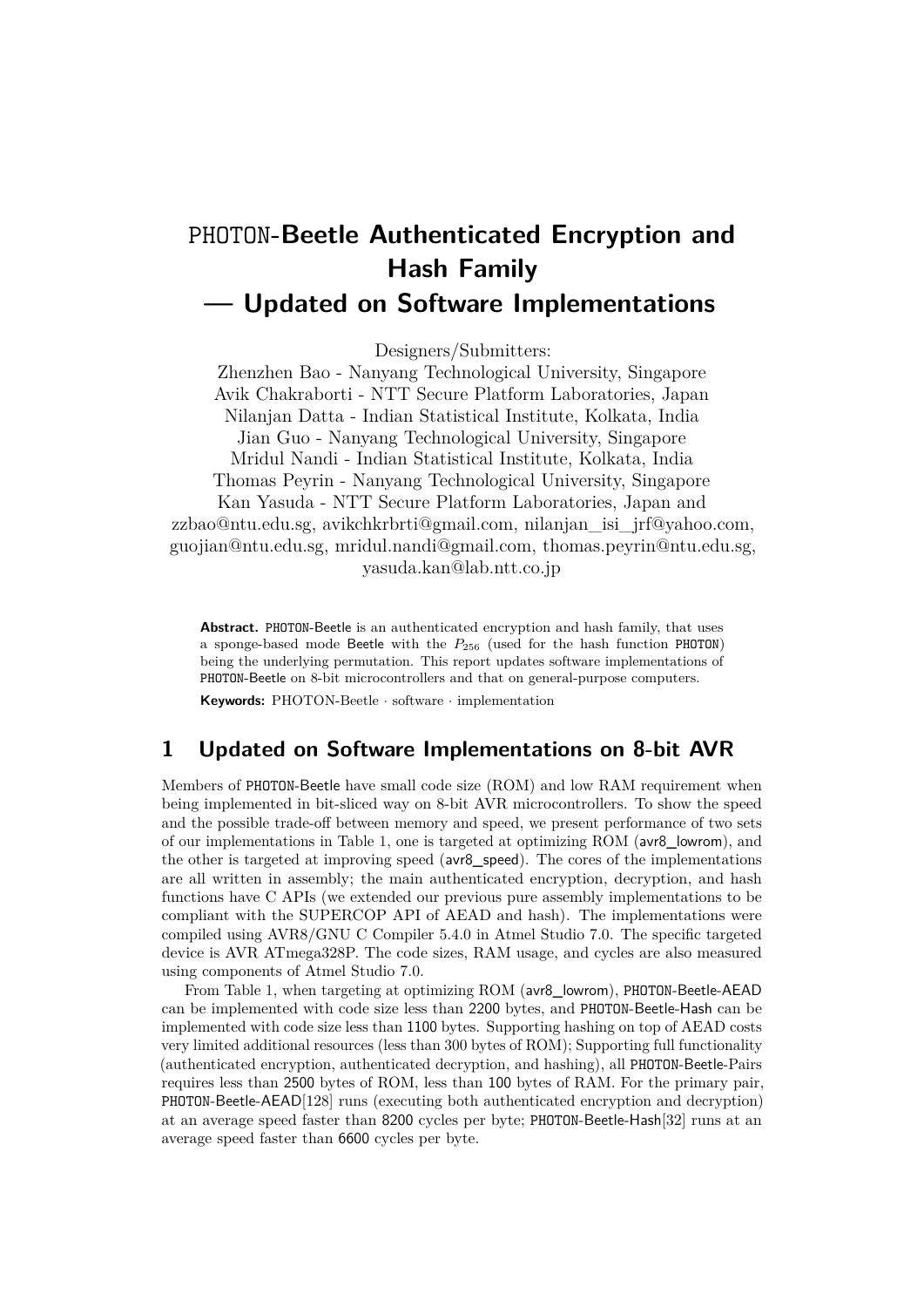<span id="page-1-0"></span>

| PHOTON-Beetle Pairs                                   | Functionality |     |            | avr8 lowrom              | avr8_speed |      |          |  |  |
|-------------------------------------------------------|---------------|-----|------------|--------------------------|------------|------|----------|--|--|
|                                                       |               | RAM | <b>ROM</b> | Speed                    | RAM        | ROM  | Speed    |  |  |
| PHOTON-Beetle-AEAD[128]+<br>PHOTON-Beetle-Hash[32]    | AEAD          | 86  | 2136       | 8128.03                  | 86         | 4084 | 4835.35  |  |  |
|                                                       | Hash          | 54  | 1034       | 6566.27                  | 54         | 2982 | 3860.66  |  |  |
|                                                       | $A EAD+Hash$  | 86  | 2416       | $\overline{\phantom{a}}$ | 86         | 4364 |          |  |  |
|                                                       |               |     |            |                          |            |      |          |  |  |
| PHOTON-Beetle-AEAD $[32]$ +<br>PHOTON-Beetle-Hash[32] | AEAD          | 74  | 2134       | 19789.79                 | 74         | 4082 | 11596.39 |  |  |
|                                                       | Hash          | 54  | 1034       | 6566.27                  | 54         | 2982 | 3860.66  |  |  |
|                                                       | $A$ EAD+Hash  | 86  | 2414       | $\overline{\phantom{a}}$ | 86         | 4362 |          |  |  |

Table 1: Performances of implementations on 8-bit AVR MCU

- RAM is in bytes, and is measured excluding those used for storing test vectors (including plaintexts, associated data, master key, ciphertexts, tags, nonce, etc.). ROM is in bytes, and is measured excluding the codes for generating test vectors and looping of calling the functions.

- Speed in cycles per byte, and is measured by using the total cycles divided by the total bytes of data (length of associated data is **from 0 to 32 bytes**, length of plaintexts is **from 0 to 32 bytes**.) So, for AEAD, the total data length is 34848 bytes; For Hash, the total data length is 528. For AEAD, the total cycles includes that takes both by 'crypto\_aead\_encrypt' and 'crypto\_aead\_decrypt'. Thus, for AEAD, the speed is cycles per 'encrypting' and 'decrypting' one byte. This measurement is in line with that of <https://lwc.las3.de/>.

- We extended our previous pure assembly implementations to be compliant with the SUPERCOP API of AEAD and hash. Due to this change, the updated ROM and RAM requirements are larger than that reported in our previous submitted document.

When targeting at improving speed ( $\text{avr8\_speed}$ ), PHOTON-Beetle-AEAD can be implemented with code size less than 4100 bytes, and PHOTON-Beetle-Hash can be implemented with code size less than 3000 bytes. Supporting hashing on top of AEAD costs very limited additional resources (less than 300 bytes of ROM); Supporting full functionality (authenticated encryption, authenticated decryption, and hashing), all PHOTON-Beetle-Pairs requires less than 4100 bytes of ROM, less than 100 bytes of RAM. Specifcally, for the primary pair, PHOTON-Beetle-AEAD[128] runs (executing both authenticated encryption and decryption) at an average speed faster than 4900 cycles per byte; PHOTON-Beetle-Hash[32] runs at an average speed faster than 3900 cycles per byte.

To see how the speeds vary with length of short messages, we present detailed speed for the primary pair in Table [2.](#page-2-0) Compared with the performance of implementations of AES-GCM in [\[SKP20\]](#page-2-1), the speed is slower but acceptable, the ROM and RAM requirements are much less.

The updated implementations on 8-bit AVR are available via [https://github.com/](https://github.com/PHOTON-Beetle/Software) [PHOTON-Beetle/Software](https://github.com/PHOTON-Beetle/Software).

**Performance on Benchmarking Project.** The platform established by Sebastian Renner, Enrico Pozzobon, and Jürgen Mottok (introduced in <https://lwc.las3.de/>), provides benchmarks of software implementations of AEAD of the second-round candidates. This platform also provided benchmarks of our submitted two sets of AVR implementations of PHOTON-Beetle. From the result about time and ROM on Arduino Uno R3 (MCU board based on the 8 bit ATmega328P MCU) presented in <https://lwc.las3.de/table.php>, the primary member PHOTON-Beetle-AEAD[[1](#page-1-1)28] have remarkable low ROM requirement<sup>1</sup>. Within a reasonable increase on the ROM (but is still relatively small), it can achieve moderate speed.

<span id="page-1-1"></span><sup>&</sup>lt;sup>1</sup>In the presented result in <https://lwc.las3.de/table.php>, the ROM requirement includes that used to generate and check the test vectors. Thus, there is an obvious deviation between the ROM requirement presented in Table [1](#page-1-0) and that presented in <https://lwc.las3.de/table.php>.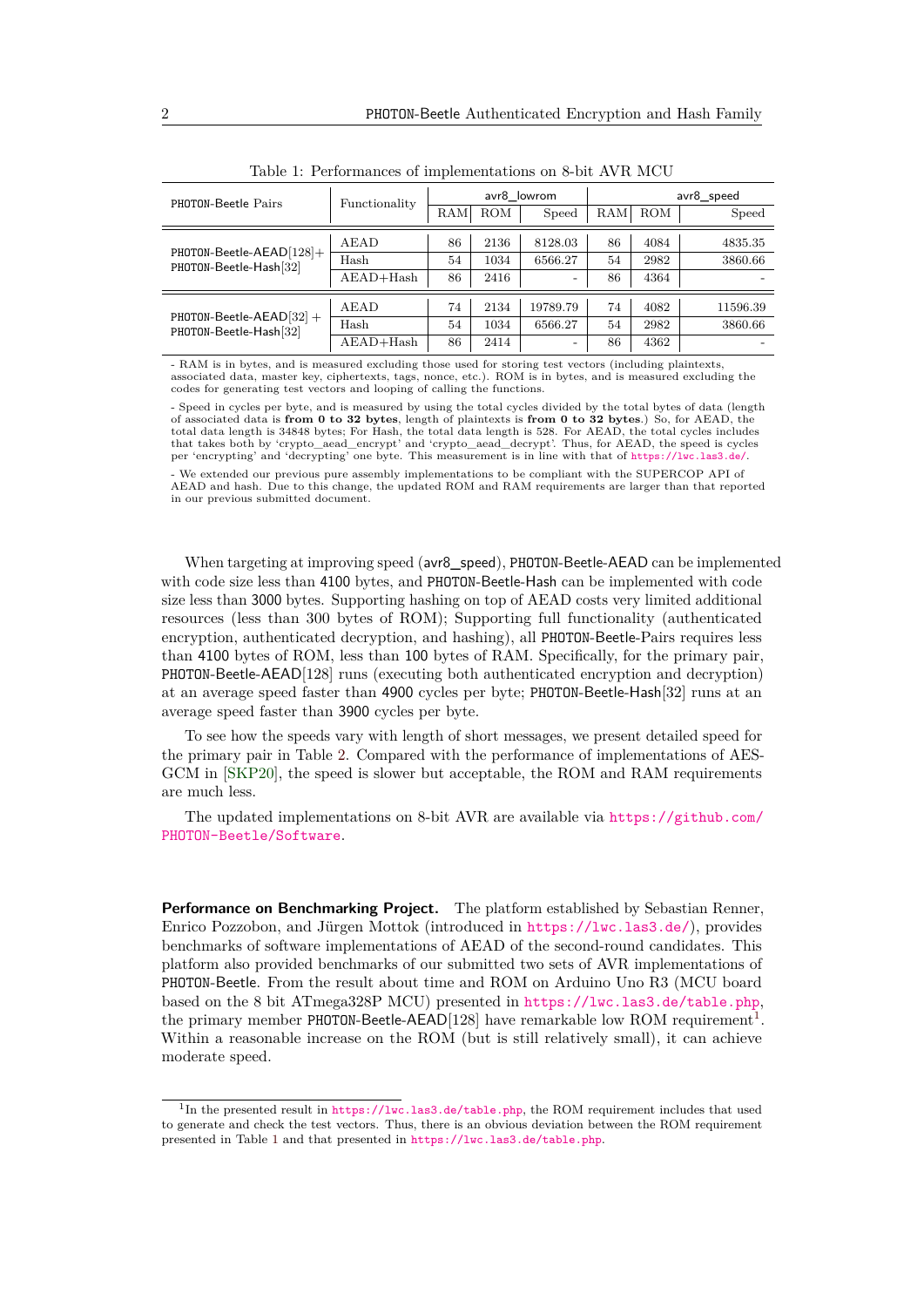| Algorithms              | Func.     |         | ROM     | RAM     |         |         |      |    |
|-------------------------|-----------|---------|---------|---------|---------|---------|------|----|
|                         |           | 8       | 16      | 32      | 64      | 128     |      |    |
| PHOTON-Beetle-AEAD[128] | Enc       | 2476.38 | 1858.72 | 1652.56 | 1487.50 | 1377.38 | 4084 | 86 |
|                         | Dec       | 2483.00 | 1863.41 | 1655.48 | 1489.14 | 1378.24 |      |    |
|                         | $Enc+Ded$ | 4959.38 | 3722.13 | 3308.04 | 2976.64 | 2755.63 |      |    |
| PHOTON-Beetle-Hash[32]  | Hash      | 4880.13 | 2433.06 | 3568.50 | 4135.70 | 4419.27 | 2982 | 54 |

<span id="page-2-0"></span>Table 2: Detailed speed of the primary pair of PHOTON-Beetle on AVR 8-bit MCU (length of  $AD = 16$  bytes)

Denote the length of the message package by mlen, and the length of associated data by adlen that equals 16, the speeds of AEAD are measured by using cycles divided by (mlen+adlen).

## **2 Software Implementations on General-Purpose Computers**

For general-purpose computers, table-based and bitslice-based implementations are two possible choices. We implemented PHOTON-Beetle in these two ways, and the implementations are provided via <https://github.com/PHOTON-Beetle/Software>.

The bitslice-based implementations achieve better performances on a personal computer, which are summarized in Table [3.](#page-3-0)

## **References**

<span id="page-2-1"></span>[SKP20] Yaroslav Sovyn, Volodymyr Khoma, and Michal Podpora. Comparison of three cpu-core families for iot applications in terms of security and performance of AES-GCM. *IEEE Internet Things J.*, 7(1):339–348, 2020.